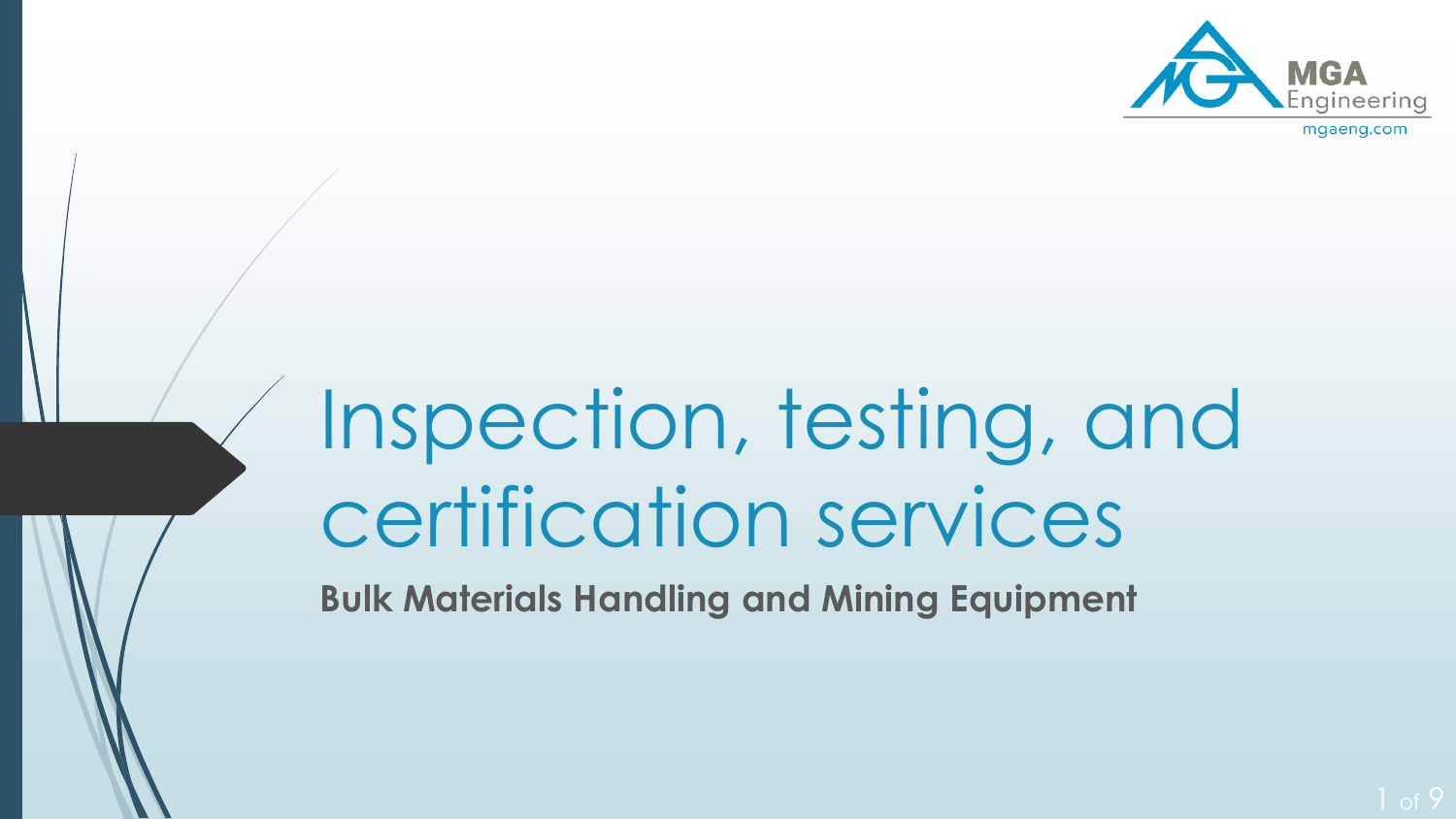

# Keeping assets operationally profitable

MGA Engineering offers a comprehensive portfolio of inspection, testing and certification services for complex bulk material handling equipment in the mining, marine, energy, and transportation sectors.

These services are designed to keep the assets operating profitably *throughout their economic life*.

The services are aimed squarely at risk mitigation: risks of failure, to productivity, to health, safety and the environment, to reliability, to budgets, and to shareholders' returns on investment.

Their common objective? To extract the maximum economic life out of operating assets.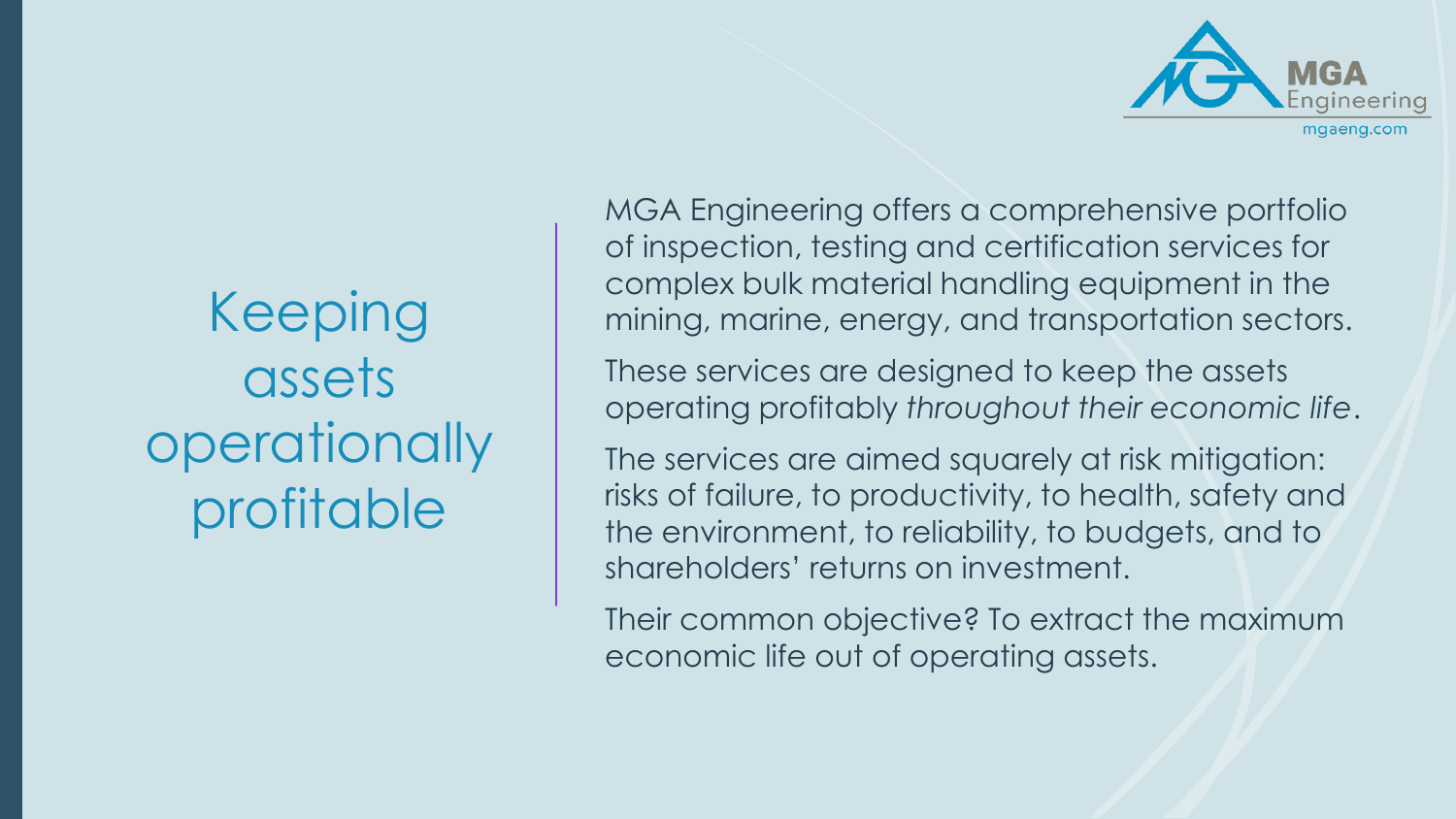

mgaeng.com

### BULK TRANSFER

- Single-boom spreaders
- Mobile stacking bridges
- Transport crawlers
- Stacker and reclaimers (single & combined)
- Bucket wheel reclaimer (boom & bridge)
- Scraper, drum, and portal reclaimers
- Portal and bridge-type scraper reclaimers
- Ship loaders & unloaders
- Grab type ship unloader
- Circular storage with stacker/bridge reclaimer

BULK TREATMENT

- Crushing plants
- Breakers and high-pressure grinding rolls
- Roll crushers and double roll crushers
- Belt linear screens
- Hard rock sizers
- Slurries plant and tailings
- Primary separation cells and flotation cells
- **Ganulators**
- Vacuum belt filters for dewatering

#### EXCAVATORS

- Bucket chain excavators
- Bucket wheel excavators TRANSPORT
- Apron feeders
- Belt conveyors/feeders
- Mobile conveyor bridges
- Mobile transfer conveyors
- Tube conveyor
- In-plant conveyor systems
- Pipe conveyor systems
- Steel belt conveyors

### **FACILITIES**

- Wagon / truck loading
- Wagon unloading / tripper
- Rapid train load-out station
- Storage pits
- Tanks and reservoirs
- Pressure vessels and bullets
- Process piping
- Pipe racks
- Steel structures
- Building foundations

# **Equipment Classes**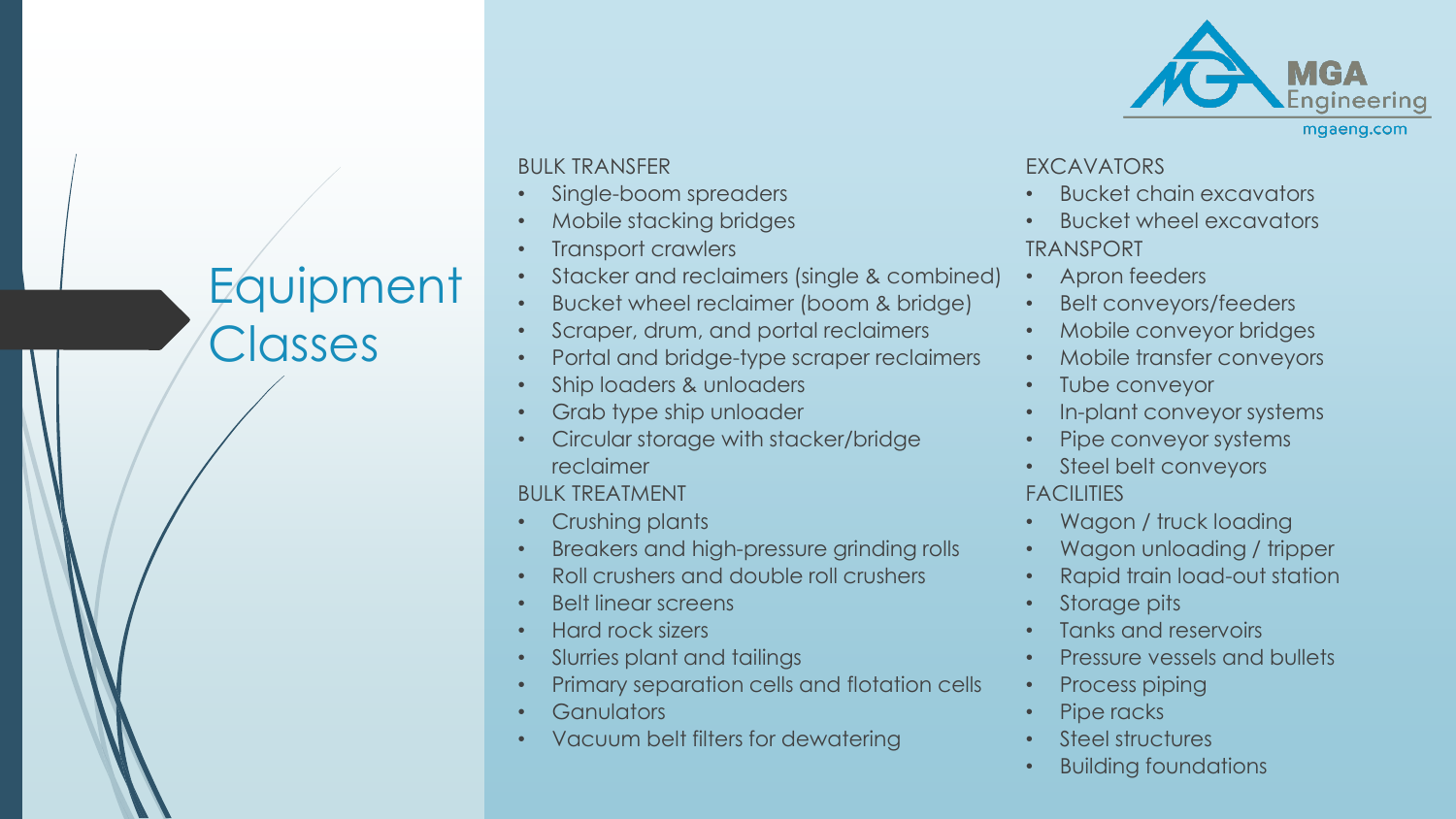mgaeng.com

### **Design Standards**

- FEM Section II (Fédération Européene de la Manutention (F.E.M.) Section II, Document 2 131/2 132 (1997) "Rules for the Design of Mobile Equipment for Continuous Handling of Bulk Materials")
- SO/5049-1: 2nd Edition 1994-07-01 "Mobile Equipment for Continuous Handling of Bulk Materials. Part 1 - Rules for the Design of Steel Structures"
- AS 4324.1 Mobile equipment for continuous handling of bulk materials - General requirements for the design of steel structures (on occasions)
- DIN 22261 Excavators, Spreaders and Auxiliary equipment in opencast lignite mines is also used under special conditions (not in recent projects for the Canadian projects).
- **Shiploaders: Load testing is typically carried out according to:**
	- Client proof load tests (Contract specs)
	- Canada: Cargo, Fumigation and Tackle Regulations, SOR/2007-128
- **Other equipment such as Stackers and Stacker Reclaimers are proof load tested according to Client contract specification**

**Mobile** equipment design standards and load testing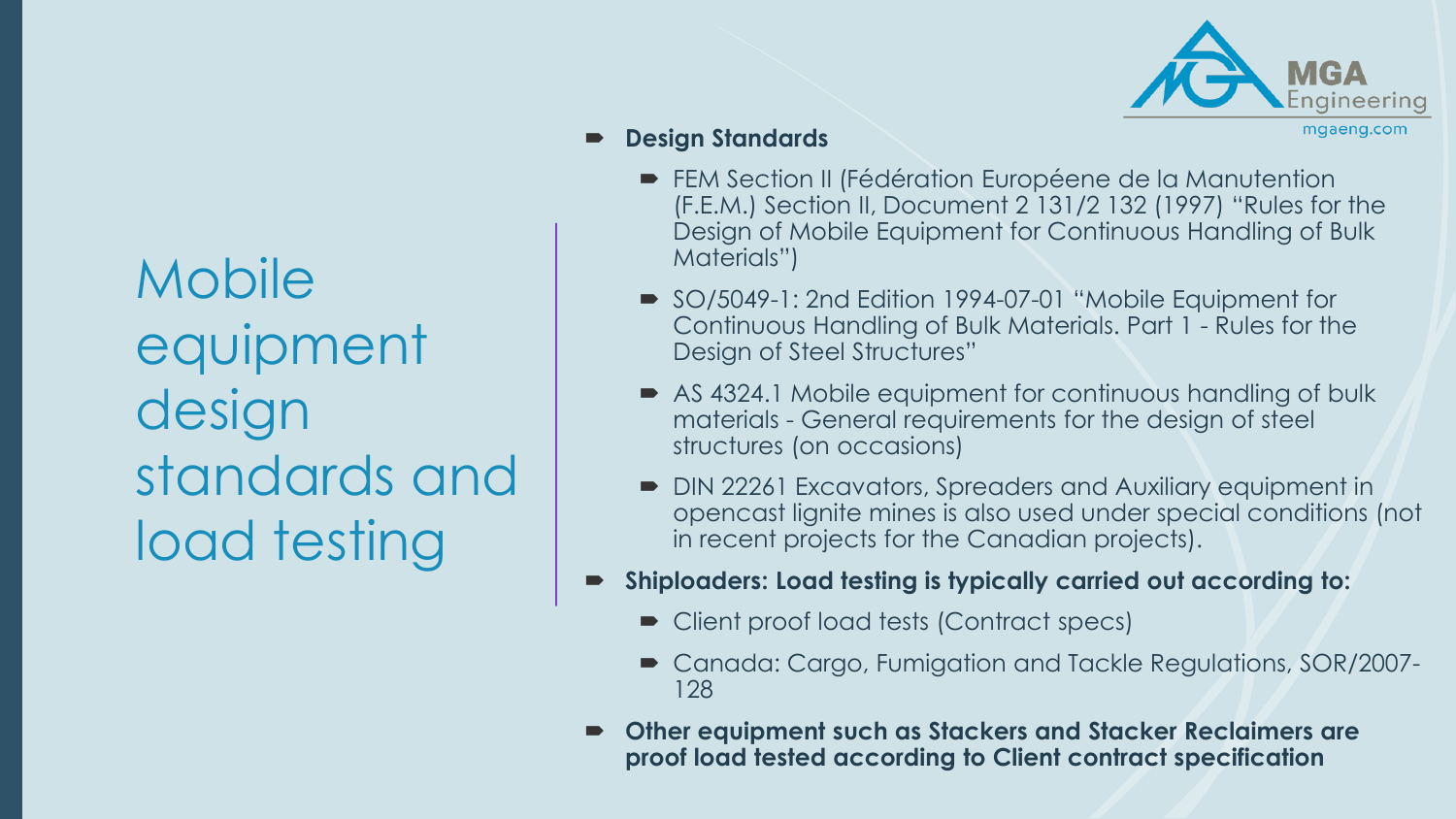

Conveyor design standards and load testing

### **Conveyors**

- $\blacksquare$  CEMA
- Sidewinder, Newton simulation software
- Safety Inspection Checklist-General
- Safety Check List Controls (Engineering)
- MGA safety References for Conveyors
- User's Guide to Conveyor Belt safety Commission de la santé et de la sécurité du travail du Québec
- National Safety Council guidelines (Parts 1 and 2)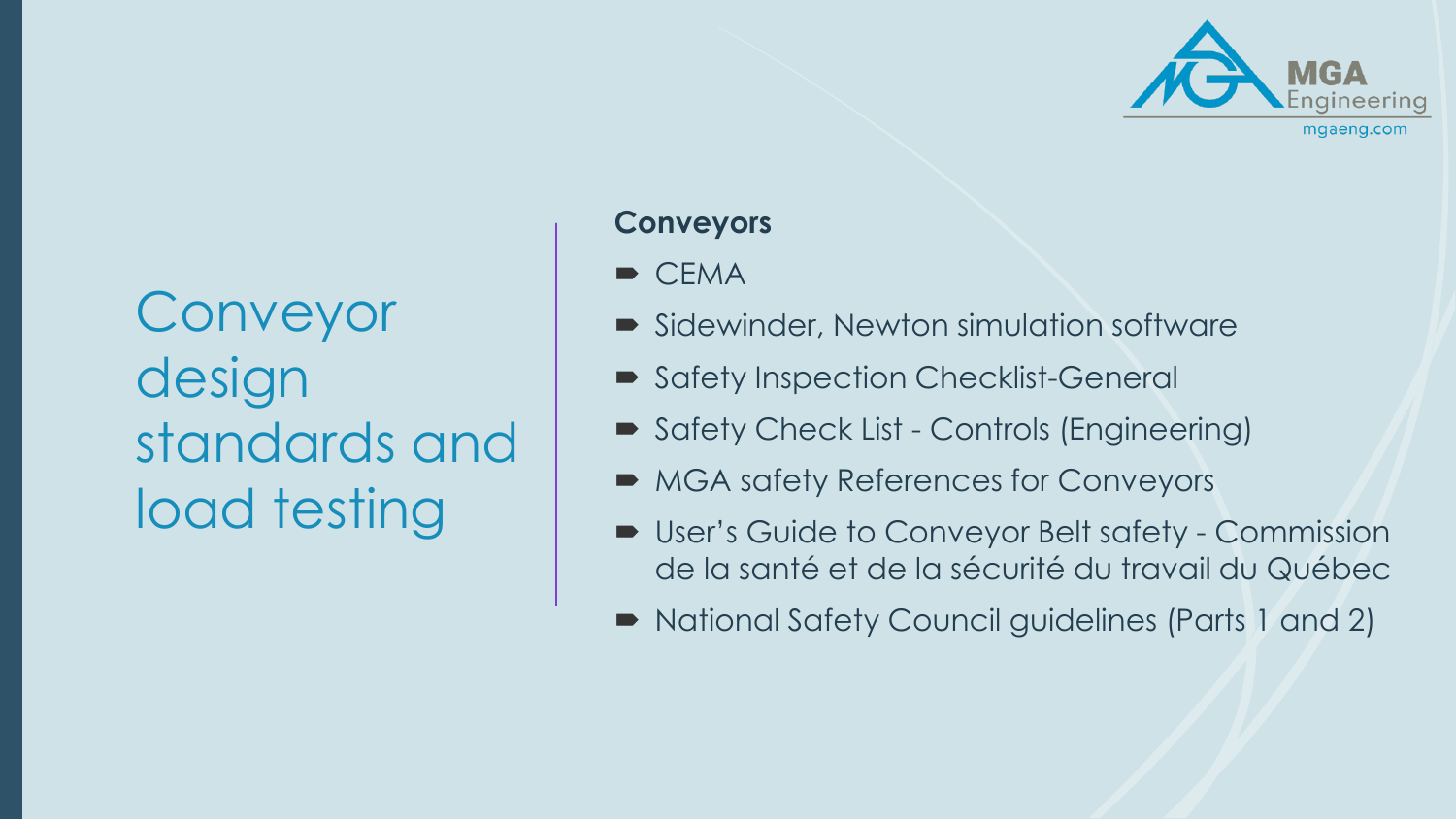



Safety related (OHS and Design Standards)

Prevent catastrophic failures Prevent personal injuries and or health

# Elements of **Inspections**



Machine operation and efficiency (Engineering and Design Standards)



We use the same standards for design and testing



We also supplement our inspections by other requirements dictated by the AHJ and plant/mining operation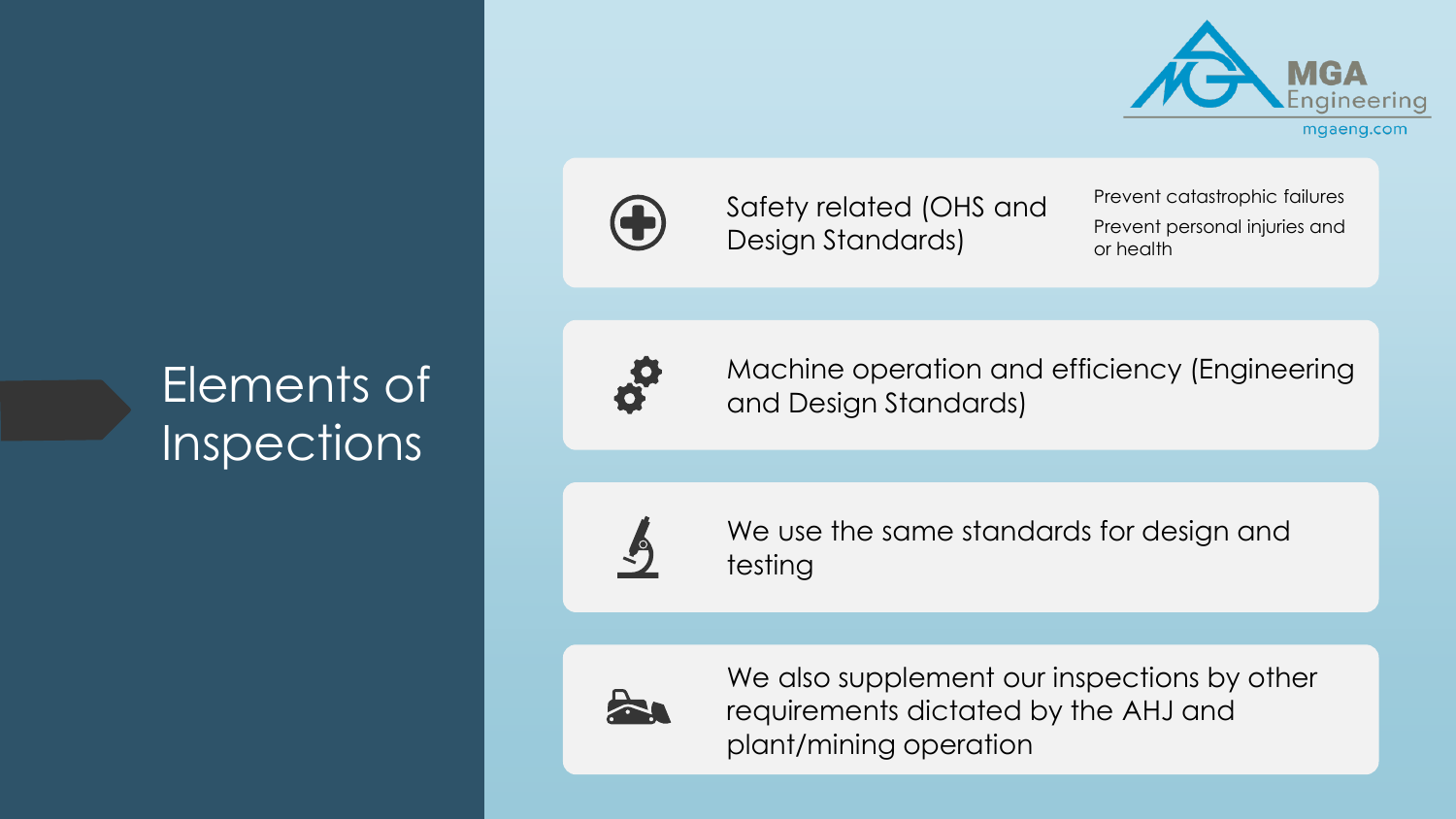# **Structural Integrity**



 $\boldsymbol{\delta}^{\boldsymbol{\Omega}}$ Analysis and simulations (3D structural modeling)

API 579 **Fitness for Service Assessments**  $\mathbf{H}$ 

嘯 CSA S16-014-**Design of steel structures**

畾 AISC 360 **Specification for Structural Steel Buildings**

(ASCE/SEI 7-16) **Minimum Design Loads and Associated Criteria for**  裒 **Buildings and Other Structures**

 $\odot$ **IIW: International Institute of welding**

י<br>לג Eurocodes (when needed)

4 Client standards (e.g. AA)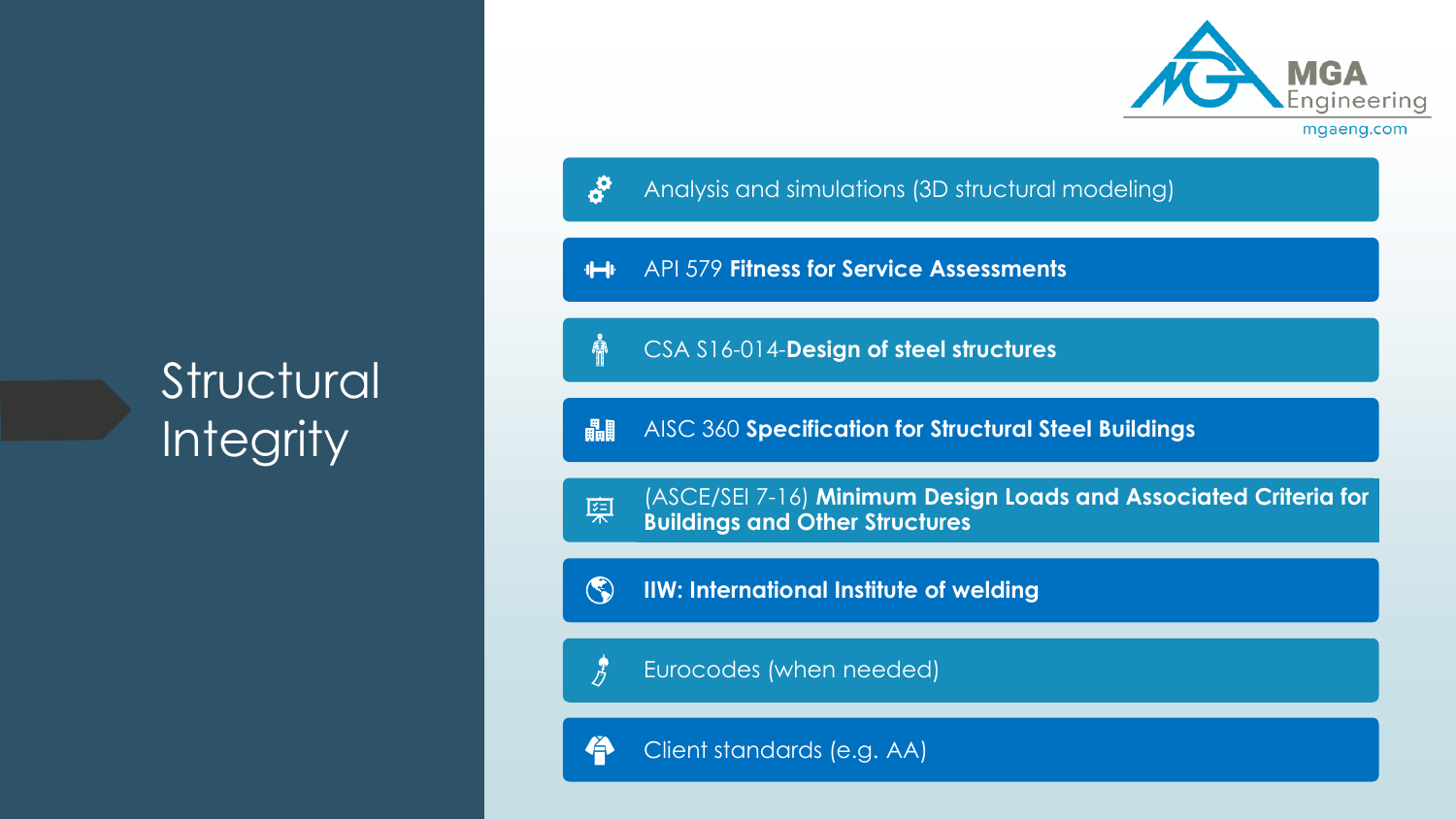# In-service Condition surveys

Fitness-for-service inspections & evaluations

In-service conditions surveys:

- We implement API/ASME 579 to evaluate flaws and damage associated with in-service operation of the equipment structural components.
- Checklists cover every component of the machine.

Fitness-for-service is typically assessed for:

- Crushing Plants (hoppers, apron feeders, crushers, etc.)
- **Shiploaders**
- Stackers and stacker reclaimers
- Other mobile or semi mobile equipment